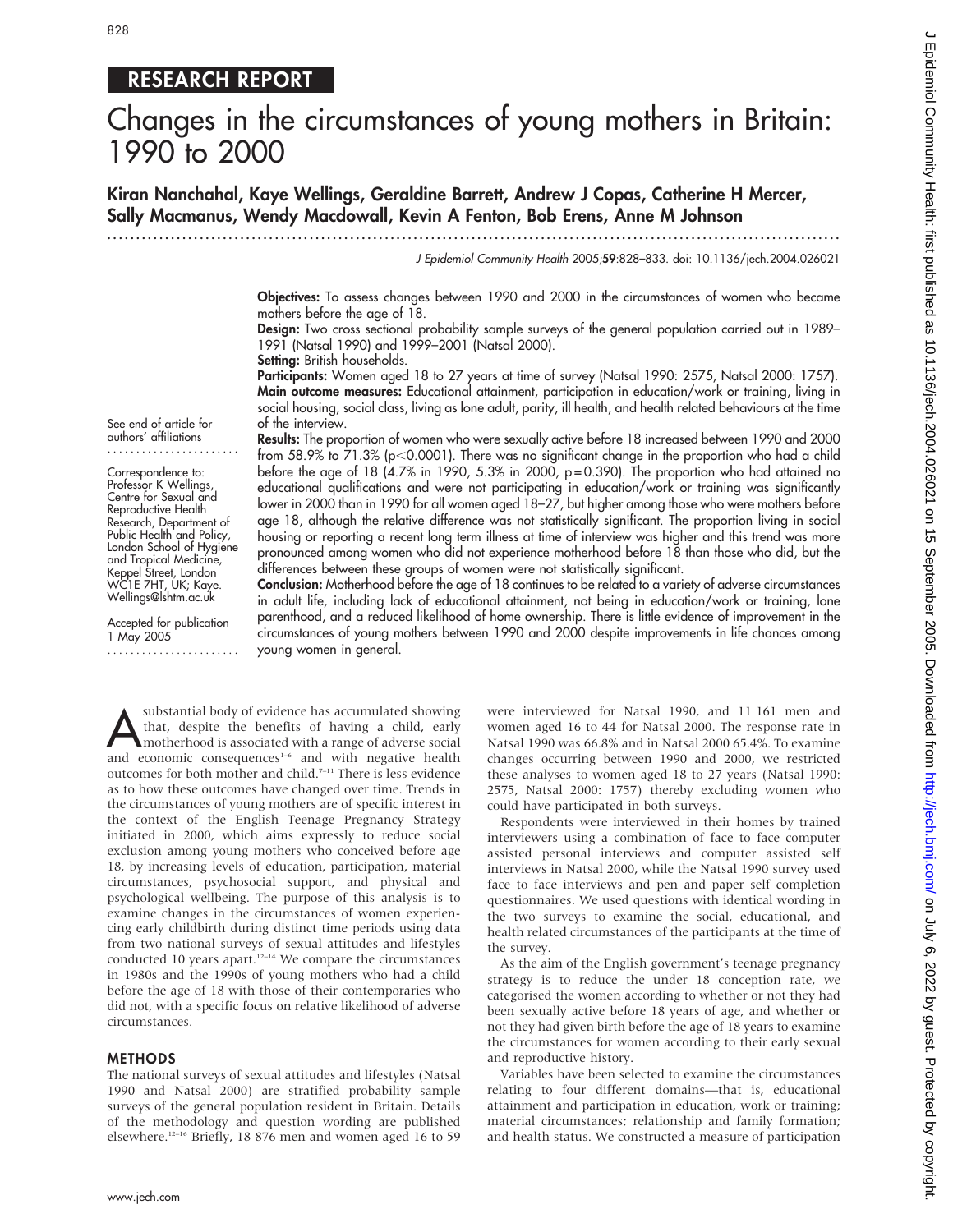|                                                                           | Natsal 1990                                                                                                     |                                                                                                                     |                                                                                   |                                                                                                                                     | Natsal 2000                                                                   |                                                                                                                          |                                                                                 |                                                                               |                                    |
|---------------------------------------------------------------------------|-----------------------------------------------------------------------------------------------------------------|---------------------------------------------------------------------------------------------------------------------|-----------------------------------------------------------------------------------|-------------------------------------------------------------------------------------------------------------------------------------|-------------------------------------------------------------------------------|--------------------------------------------------------------------------------------------------------------------------|---------------------------------------------------------------------------------|-------------------------------------------------------------------------------|------------------------------------|
|                                                                           | Sexual intercourse before 18 years                                                                              |                                                                                                                     |                                                                                   |                                                                                                                                     | Sexual intercourse before 18 years                                            |                                                                                                                          |                                                                                 |                                                                               |                                    |
|                                                                           |                                                                                                                 | Yes                                                                                                                 |                                                                                   |                                                                                                                                     |                                                                               | Yes                                                                                                                      |                                                                                 |                                                                               | Overall difference<br>between 1990 |
| Circumstances at time of                                                  |                                                                                                                 | Birth before 18 years                                                                                               |                                                                                   |                                                                                                                                     |                                                                               | Birth before 18 years                                                                                                    |                                                                                 |                                                                               | and 2000                           |
| survey                                                                    | <u>و</u>                                                                                                        | ž                                                                                                                   | Yes                                                                               | ₹                                                                                                                                   | ž                                                                             | $\frac{1}{2}$                                                                                                            | Yes                                                                             | ₹                                                                             | p Value                            |
| Base: unweighted/                                                         | 1028/1016                                                                                                       | 1381/1343                                                                                                           | $\mathsf{\breve{\circ}}$<br>166/11                                                | 2575/2475                                                                                                                           | 510/465                                                                       | 1136/1069                                                                                                                | 111/85                                                                          | 1757/1619                                                                     |                                    |
| Education and participation<br>Age (mean (SE))<br>Proportion<br>weighted  | $0.41$ $(0.39, 0.43)$<br>23.1 $(0.10)$                                                                          | 0.56<br>0.54(0.52, 0.52)                                                                                            | 0.05 (0.04, 0.06)<br>22.2 (0.26)                                                  | 22.7 (0.07)<br>100                                                                                                                  | 0.31)<br>$0.29$ (0.26, 0<br>$22.7$ (0.16)                                     | 0.66 (0.63, 0.69)<br>22.6 (0.10)                                                                                         | $0.05$ $(0.04, 0.06)$<br>22.1 $(0.28)$                                          | 22.6 (0.08)<br>$\overline{0}$                                                 | 0.0001<br>0.490                    |
| Highest academic qualification<br>O level/GCSE/other<br>A level or higher | 47.1 (43.6, 50.7)<br>44.0 (40.6, 47.6)                                                                          | 33.1 (30.2, 36.2)<br>53.2 (50.2, 56.3)<br>13.7 (11.8, 15.8)                                                         | 7.0 (3.5, 13.5)<br>46.8 (38.6, 55.1)<br>46.2 (38.1, 54.6)                         | $40,30$<br>$40,80$<br>$14,80$<br>37.6 (35.4, 4<br>49.2 (46.9, 5)<br>13.2 (11.8,                                                     | 56.4 (51.1, 61.4)<br>38.8 (33.8, 43.9)<br>4.9 (3.3, 7.1)                      | 39.4 (36.0, 42.9)<br>51.1 (47.6, 54.5)<br>9.5 (7.8, 11.5)                                                                | 4.4 (1.5, 12.6)<br>46.2 (35.8, 56.8)<br>49.4 (38.8, 60.0)                       | 42.5 (39.5, 45.4)<br>47.3 (44.4, 50.2)<br>10.2 (8.8, 11.9)                    | 0.006                              |
| None<br>In education/work/training<br>Yes<br>21.9 (19.4, 24.7)            |                                                                                                                 | 68.8 (66.0, 71.5)<br>31.2 (28.5, 34.0)                                                                              | 29.9 (22.1, 39.1)<br>70.1 (60.9, 77.9)                                            | $72.8$<br>$31.3$<br>70.8 (68.7, 2)                                                                                                  | 86.5 (82.9, 89.4)<br>13.5 (10.6, 17.1)                                        | 79.4)<br>25.7)<br>76.9 (74.3, 7<br>23.1 (20.6, 2                                                                         | 26.8 (18.6, 37.0)<br>73.2 (63.0, 81.4)                                          | 77.0 (74.7, 79.1)<br>23.0 (20.9, 25.3)                                        | 0.0001                             |
| Material circumstances<br>Council/housing<br>Tenure                       | 18.5 (16.0,21.2)                                                                                                | 26.9 (24.2, 29.8)                                                                                                   | 65.2 (56.1, 73.3)                                                                 | 25.2 (23.2, 27.4)                                                                                                                   | 18.4 (14.9, 22.4)                                                             | 25.3 (22.6, 28.1)                                                                                                        | 69.7 (59.3, 78.4)                                                               | 25.60 (23.4, 28.1)                                                            | 0.788                              |
| association<br>Other                                                      | 81.5 (78.8, 84.0)                                                                                               | 73.1 (70.2, 75.8)                                                                                                   | 34.8 (26.7, 43.9)                                                                 | 74.8 (72.6, 76.8)                                                                                                                   | 81.6 (77.6, 85.1)                                                             | 74.7 (71.9, 77.4)                                                                                                        | 30.3 (21.6, 40.7)                                                               | 74.4 (71.9, 76.6)                                                             |                                    |
| III non-manual/manual<br>unemployed<br>Social class<br>$\geq$             | 28.7 (25.2, 32.5)<br>53.1 (48.9, 57.2)<br>17.1 (14.2, 20.4)<br>1.2 (0.6, 2.3)                                   | 20.1 (17.4, 23.2)<br>55.6 (51.9, 59.1)<br>23.5 (20.7, 26.7)<br>0.8 (0.4, 1.6)                                       | 6.5 (2.4, 16.6)<br>24.7 (13.9, 40.0)<br>49.1 (36.2, 62.1)<br>19.7 (12.4, 29.7)    | 23.3 (21.2, 25.6)<br>53.6 (51.0, 56.1)<br>21.6 (19.6, 23.8)<br>1.5 (1.1, 2.1)                                                       | 25.3 (21.0, 30.2)<br>52.2 (46.8, 57.6)<br>21.6 (17.4, 26.4)<br>0.9 (0.3, 2.4) | 21.5 (18.9, 24.4)<br>53.6 (50.2, 57.0)<br>24.3 (21.5, 27.3)<br>0.5 (0.2, 1.2)                                            | 1.0 (0.2, 7.1)<br>39.1 (27.9, 51.6)<br>53.2 (40.8, 65.2)<br>6.6 (2.4, 16.9)     | 21.6 (19.4, 24.0)<br>52.7 (49.8, 55.4)<br>24.8 (22.4, 27.3)<br>0.9 (0.5, 1.6) | 0.102                              |
| Family relationships and parity<br>Currently living as lone adult         |                                                                                                                 |                                                                                                                     |                                                                                   |                                                                                                                                     |                                                                               |                                                                                                                          |                                                                                 |                                                                               | 0.054                              |
| Number of children<br>Yes<br>$\frac{1}{2}$                                | 91.0 (89.0, 92.7)<br>9.0 (7.3, 11.0)                                                                            | 87.4 (85.5, 89.0)<br>12.6 (11.0, 14.5)                                                                              | 66.3 (57.9, 73.7)<br>33.7 (26.3, 42.1)                                            | 87.9 (86.5, 89.1)<br>12.1 (10.9, 13.5)                                                                                              | 91.3 (89.0, 93.1)<br>8.7 (6.9, 11.0)                                          | 85.4 (83.4, 87.1)<br>14.6 (12.9, 16.6)                                                                                   | 64.9 (55.5, 73.3)<br>35.1 (26.7, 44.5)                                          | 86.0 (84.4, 87.4)<br>14.0 (12.6, 15.6)                                        | 0.068                              |
| Health related factors<br>$\circ$                                         | $\begin{array}{c} 14.8 \ (12.7, 17.1) \\ 7.7 \ (6.2, 9.4) \\ 2.0 \ (1.3, 2.9) \end{array}$<br>75.6 (72.7, 78.3) | $\begin{array}{c} 64.6 \ (61.8, 67.3) \\ 21.0 \ (18.7, 23.4) \\ 11.1 \ (9.7, 12.8) \\ 3.4 \ (2.6, 4.4) \end{array}$ | 37.2 (29.2, 45.8)<br>34.5 (27.1, 42.7)<br>28.4 (21.4, 36.5)<br>$\overline{0}$     | $\begin{array}{c} 66.1 \; (63.9, \; 68.2) \\ 19.2 \; (17.6, \; 20.9) \\ 10.8 \; (9.7, \; 12.0) \\ 4.0 \; (3.3, \; 4.8) \end{array}$ | 84.7 (80.9, 87.9)<br>8.8 (6.5, 11.8)<br>6.2 (4.2, 9.0)<br>0.3 (0.1, 1.6)      | $\begin{array}{c} \n69.0 \, (66.0, 71.8) \\ 20.5 \, (18.1, 23.1) \\ 8.2 \, (6.7, 9.9) \\ 2.4 \, (1.6, 3.4)\n\end{array}$ | 34.6 (26.0, 44.3)<br>38.4 (28.9, 48.8)<br>27.0 (19.0, 36.9)<br>0.0              | 69.9 (67.4, 72.2)<br>17.9 (16.0, 19.9)<br>9.2 (7.9, 10.7)<br>3.1 (2.4, 4.0)   |                                    |
| Non/former smoker<br>Current smoker<br>Smoking                            | 73.5 (70.4, 76.4)<br>26.5 (23.6, 29.6)                                                                          | 49.2 (46.1, 52.2)<br>50.8 (47.8, 53.9)                                                                              | 32.2 (24.9, 40.4)<br>67.8 (59.6, 75.1)                                            | 58.4 (56.2, 60.6)<br>41.6 (39.4, 43.8)                                                                                              | 78.8 (74.4, 82.7)<br>21.2 (17.3, 25.6)                                        | 50.2 (46.9, 53.5)<br>49.8 (46.5, 53.1)                                                                                   | 38.5 (29.3, 48.7)<br>61.5 (51.3, 70.7)                                          | 57.8 (55.0, 60.5)<br>42.2 (39.5, 45.0)                                        | 0.0003<br>0.744                    |
| $BM$ (kg/m <sup>2</sup> )<br>$20 - 24$<br>$25 - 29$<br>< 20<br>$30+$      | 25.0 (22.1, 28.1)<br>58.4 (55.0, 61.8)<br>13.2 (11.0, 15.6)<br>3.4(2.4, 4.8)                                    | 21.4 (19.0, 24.1)<br>59.4 (56.3, 62.3)<br>14.2 (12.3, 16.3)<br>5.0 (3.9, 6.6)                                       | 24.7 (17.7, 33.4)<br>54.0 (45.3, 62.5)<br>13.8 (9.2, 20.3)<br>$7.5$ $(4.3, 12.6)$ | 23.0 (21.2, 25.0)<br>58.7 (56.5, 60.9)<br>13.7 (12.4, 15.2)<br>4.5 (3.7, 5.5)                                                       | 22.5 (18.4,27.2)<br>57.0 (51.7, 62.2)<br>13.7 (10.6, 17.6)<br>6.7(4.8, 9.4)   | 21.9 (19.2, 24.9)<br>53.8 (50.4, 57.1)<br>16.6 (14.2, 19.2)<br>7.8 (6.2, 9.7)                                            | 22.5 (14.7, 32.7)<br>50.6 (40.1, 61.0)<br>16.6 (10.1, 25.8)<br>10.4 (5.1, 20.0) | 22.1 (19.9, 24.5)<br>54.5 (51.8, 57.2)<br>15.8 (13.9, 17.8)<br>7.6 (6.4, 9.1) |                                    |
| Ill for three months or more in past five years<br>$\frac{1}{2}$<br>Yes   | $92.5$ $(90.6, 94.1)$<br>7.5 $(5.9, 9.4)$                                                                       | 88.7 (86.5, 90.6)<br>11.3 (9.4, 13.5)                                                                               | 89.8 (80.6, 94.9)<br>10.2 (5.1, 19.4)                                             | 90.3 (88.9, 91.6)<br>9.7 (8.4, 11.1)                                                                                                | 89.3 (86.3, 91.7)<br>10.7 (8.3, 13.7)                                         | 86.8 (84.6, 88.8)<br>13.2 (11.2, 15.4)                                                                                   | 84.5 (75.4, 90.7)<br>15.5 (9.3, 24.6)                                           | 87.4 (85.7, 90.0)<br>12.6 (11.0, 14.3)                                        | 0.006                              |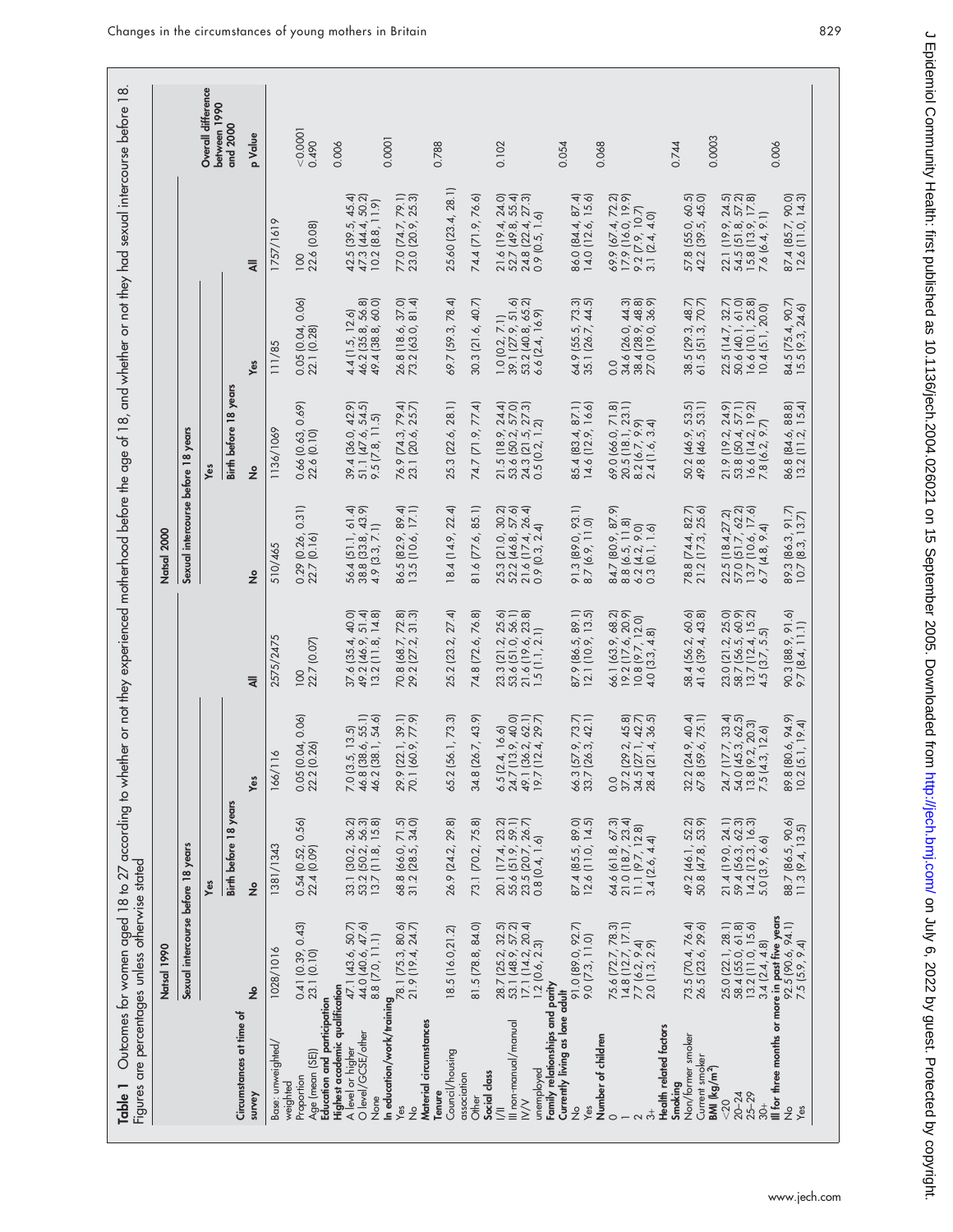at the time of the interview combining participation in training, work, or education. With respect to material circumstances, we included housing tenure and social class. Responses to questions on current accommodation allowed us to determine whether or not respondents rented the property in which they lived, and from whom. Respondents' social class was derived from the nature of their employment at the time of the survey, using the registrar general's classification. Variables relating to family relationships include support (currently living as the lone adult in the household) and parity. We included a measure of recent long term illness (illness or accident in the past five years affecting health for at least three months). We also included health related factors: smoking; and body mass index (BMI) calculated as weight in kilograms divided by height in meters squared. Adverse circumstances at the time of the survey were defined as not having any educational qualifications; not being in education, work or training; living in social housing (rented from council or housing association); being in social class IV/V or unemployed; being divorced or separated; living as a lone adult in the household; having three or more children; smoking; being overweight  $(BMI \geq 25 \text{ kg/m}^2)$ ; and having a recent long term illness.

# Statistical analyses

All statistical analyses were carried out using the survey functions of Stata (version 8.1) to account for stratification, clustering, and weighting of the samples. The data in each survey were weighted to correct for unequal selection probabilities and to match the corresponding age/sex population profile. Natsal 1990 data were weighted for differential selection probabilities and then post-stratified to the 1991 census estimates, thereby differing slightly from the method reported in previous publications. We used  $\chi^2$  tests to compare the differences in prevalence for each characteristic in all women between the two surveys. We used logistic regression to obtain odds ratios to compare estimates of adverse outcomes in women who reported being sexually active before age 18 but did not have a child and those who had a child before 18, relative to women who were not sexually active before 18, separately for Natsal 1990 and Natsal 2000. Logistic regression was also used to assess change in prevalence of adverse circumstances between 1990 and 2000 separately for women who became mothers before

18 and those who did not. We included interaction terms to test whether the magnitude of change in the adverse circumstance between the two surveys differed according to whether or the not the woman had a child before the age of 18.

Natsal 1990 and 2000 was approved by University College Hospital and LSHTM, and Natsal 2000 was additionally approved by the North Thames Multi-Centre Research Ethics Committee and all the local research ethics committees in Britain.

# RESULTS

The proportion of women aged 18 to 27 years reporting they were sexually active before 18 increased between 1990 and 2000 from 58.9% (95% confidence intervals: 56.8, 61.0) to 71.3% (68.7, 73.8). There was no significant change in the prevalence of women who reported having a child before the age of 18 (4.7% (4.0, 5.5) in 1990, 5.3% (4.3, 6.5) in 2000.

Table 1 shows, for each survey, the prevalence of the characteristics for all women aged 18 to 27 at the time of the survey according to whether they had been sexually active or had a child before 18 years. Table 2 shows, for each survey, the odds ratios for adverse outcomes for women who were sexually active before 18 but did not have child and those who had a child before 18 relative to women who were not sexually active before 18. Table 3 shows the change in adverse circumstances between the two surveys according to whether the women had a child before the age of 18 or not.

# Education and participation

There was an overall improvement in level of educational achievement and in participation in economic activity between 1990 and 2000 (table 1). A higher proportion of all women aged 18 to 27 achieved A levels or higher and a lower proportion had no educational qualifications in 2000 compared with 1990. A higher proportion of young women were participating in education, work, or training at the end of the 1990s compared with a decade earlier (77.0% in Natsal 2000 compared with 70.8% in Natsal 1990). However, the circumstances varied according to whether or not women were sexually active or had a child before 18 (table 2). In both 1990 and 2000, compared with women who were not sexually active before 18, those who had a child before 18 were much more likely to have no academic qualification

Table 2 Odds ratio (95% confidence interval) for adverse outcomes according to whether or not women had a child before the age of 18 years compared with women who were not sexually active before the age of 18 years, by year of survey

|                                                    | Natsal 1990 |                                    |                    | Natsal 2000                        |                       |                     |
|----------------------------------------------------|-------------|------------------------------------|--------------------|------------------------------------|-----------------------|---------------------|
|                                                    |             | Sexual intercourse before 18 years |                    | Sexual intercourse before 18 years |                       |                     |
|                                                    |             | Yes<br>Birth before 18 years       |                    |                                    | Yes                   |                     |
|                                                    |             |                                    |                    |                                    | Birth before 18 years |                     |
| Circumstances at time of survey                    | No          | No                                 | <b>Yes</b>         | No                                 | No                    | <b>Yes</b>          |
| <b>Education and participation</b>                 |             |                                    |                    |                                    |                       |                     |
| No academic qualification                          | 1.00        | $1.63$ (1.22, 2.20)                | 8.86 (5.79, 13.6)  | 1.00                               | $2.03$ (1.30, 3.20)   | 19.0 (10.5, 34.3)   |
| Not in education/work/training                     | 1.00        | $1.62$ (1.34, 1.95)                | 8.37(5.38, 13.0)   | 1.00                               | 1.92 (1.42, 2.62)     | 17.5(10.1, 30.3)    |
| <b>Material circumstances</b>                      |             |                                    |                    |                                    |                       |                     |
| Living in social housing                           | 1.00        | $1.63$ (1.32, 2.00)                | 8.27 (5.48, 12.49) | 1.00                               | $1.50$ (1.14, 1.99)   | 10.2 (6.10, 17.2)   |
| Social class IV/V/unemployed                       | 1.00        | $1.44$ (1.10, 1.88)                | 9.86(5.08, 19.1)   | 1.00                               | 1.14(0.84, 1.55)      | 5.15 (2.93, 9.05)   |
| Family relationships and parity                    |             |                                    |                    |                                    |                       |                     |
| Currently living as lone adult                     | 1.00        | $1.47$ (1.12, 1.94)                | 5.17 (3.38, 7.91)  | 1.00                               | $1.79$ (1.34, 2.40)   | $5.64$ (3.52, 9.04) |
| $3+$ children                                      | 1.00        | 1.73 (1.07, 2.80)                  | 19.6 (11.4, 33.8)  | 1.00                               | 7.22 (1.45, 36.0)     | 111(21.8, 563)      |
| <b>Health related factors</b>                      |             |                                    |                    |                                    |                       |                     |
| Current smoker                                     | 1.00        | $2.88$ ( $2.36$ , $3.50$ )         | 5.86 (3.96, 8.69)  | 1.00                               | $3.70$ (2.79, 4.89)   | 5.93 (3.66, 9.63)   |
| BMI $\geq 25 \text{ kg/m}^2$                       | 1.00        | $1.20$ (0.95, 1.52)                | 1.36 (0.89, 2.08)  | 1.00                               | 1.25(0.92, 1.69)      | $1.44$ (0.82, 2.50) |
| Ill for three months or more in past five<br>years | 1.00        | 1.57(1.14, 2.17)                   | 1.41(0.64, 3.10)   | 1.00                               | $1.27$ (0.91, 1.76)   | $1.53$ (0.80, 2.92) |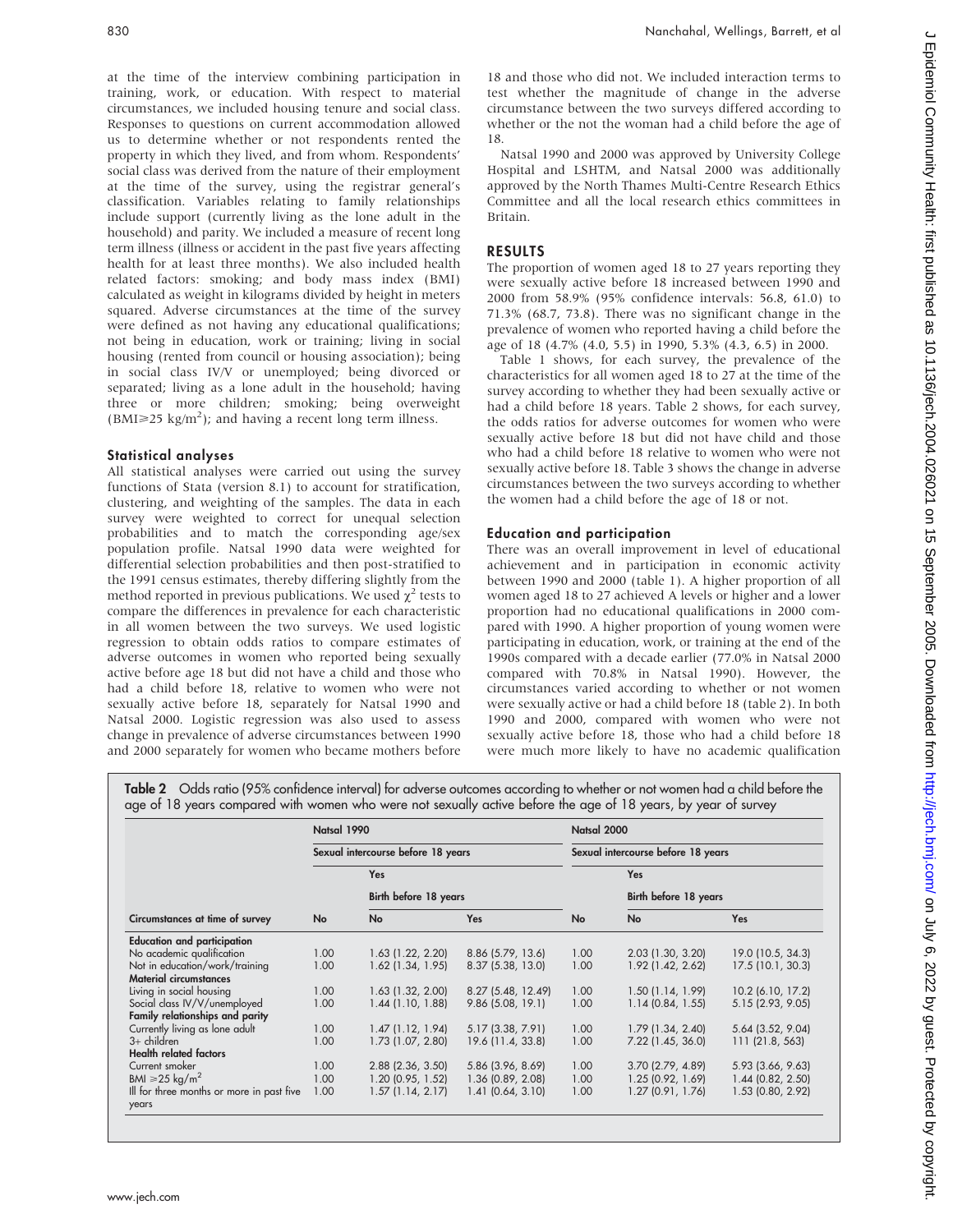|                                                                                                                | Birth before age 18 years | <b>Test for interaction</b> |         |
|----------------------------------------------------------------------------------------------------------------|---------------------------|-----------------------------|---------|
|                                                                                                                | No                        | Yes                         | p Value |
| <b>Education and participation</b>                                                                             |                           |                             |         |
| No academic qualification                                                                                      | $0.67$ (0.53, 0.85)       | 1.14(0.66, 1.96)            | 0.080   |
| Not in education/work/training                                                                                 | $0.68$ (0.57, 0.80)       | 1.16 (0.62, 2.18)           | 0.100   |
| <b>Material circumstances</b>                                                                                  |                           |                             |         |
| Living in social housing                                                                                       | $1.00$ (0.84, 1.18)       | 1.23 (0.68, 2.23)           | 0.500   |
| In social class IV/V/unemployed                                                                                | 1.15 (0.96, 1.39)         | $0.68$ (0.30, 1.51)         | 0.207   |
| Family relationships and parity                                                                                |                           |                             |         |
| Currently living as lone adult                                                                                 | 1.19(0.99, 1.43)          | 1.06(0.63, 1.81)            | 0.702   |
| Have three or more children                                                                                    | $0.62$ (0.40, 0.97)       | 0.94(0.52, 1.70)            | 0.276   |
| <b>Health related factors</b>                                                                                  |                           |                             |         |
| Current smoker                                                                                                 | 1.03 (0.89, 1.20)         | $0.76$ (0.44, 1.31)         | 0.277   |
| BMI $\geq$ 25 kg/m <sup>2</sup>                                                                                | $1.37$ (1.15, 1.63)       | $1.37$ (0.73, 2.55)         | 0.998   |
| Ill for three months or more                                                                                   | 1.33(1.07, 1.65)          | $1.61$ (0.63, 4.12)         | 0.699   |
| in past five years                                                                                             |                           |                             |         |
|                                                                                                                |                           |                             |         |
| Test for interaction: a statistical test to examine whether the change between 1990 and 2000 was statistically |                           |                             |         |

Test for interaction: a statistical test to examine whether the change between 1990 and 2000 was statistically significantly different for women who had a child before 18 compared with those who did not.

(OR: 8.86 in 1990, 19.0 in 2000) and to be in neither education, work, nor training (OR: 8.37 in 1990, 17.5 in 2000) than those who were sexually active but did not have a child before 18.

## Material circumstances: housing and socioeconomic group

There was little overall change in the proportion of all young women living in social housing between 1990 and  $2000(p = 0.788)$  (table 1). The odds of being in social housing were much higher for the women who had a child before 18 relative to those who were not sexually active before 18 at both time points (ORs: 8.27 in 1990; 10.2 in 2000) but only slightly higher for women who were sexually active and did not have a child before 18 (table 2).

There was little overall change in the social class distribution among young women between 1990 and 2000 (table 1). The circumstances at time of interview varied according to sexual and reproductive history. The odds of being in social class IV/V or unemployed were much higher among women who had a child before 18 (OR 9.86 in 1990, 5.15 in 2000), and somewhat higher among those who were sexually active before 18 (1.44 in 1990, 1.14 in 2000) compared with women who were not sexually active before 18 (table 2).

#### Support: family relationships and parity

There has been a small increase between 1990 and 2000 in the proportion of all women living as a lone adult in a household (12.1% in 1990 to 14.0% in 2000) but this failed to reach statistical significance. Compared with women who were not sexually active before 18, the odds of living as a lone adult were higher among women who were sexually active and did not have a child before 18 and very much higher among women who became mothers before 18 (table 2).

A slightly higher proportion of all women had no children and a lower proportion had two or more children in 2000 compared with 1990 but this difference was not statistically significant (table 1). The odds of having three or more children were very much higher among women who had a

# What is already known on this topic

Early motherhood has adverse social, economic, and health related outcomes.

child before 18 compared with those who were not sexually active before 18 at both time points (table 2).

## Health behaviours and health status

There was no significant change between 1990 and 2000 in the proportion of women who reported smoking at the time of the interview (table 1). Compared with women who were not sexually active before 18, the odds of smoking were higher among those reporting sexual intercourse before 18 (2.88 in 1990, 3.70 in 2000) and in those who had a child before 18 (5.86 in 1990, 5.93 in 2000) (table 2).

The proportion of all women who were obese (BMI≥30 kg/ m<sup>2</sup>) or overweight (BMI≥25–30 kg/m<sup>2</sup>) increased significantly between 1990 and 2000 (table 1). The odds of being overweight or obese (BMI≥25) were higher among women who were mothers before 18, and in those who were sexually active before 18 compared with women who were not sexually active before 18 but this did not reach statistical significance (table 2).

The proportion of all women reporting a period of three months or more of ill health in the five years before interview increased from 9.7% in 1990 to 12.6% in 2000 (table 1). Compared with women who reported not having sexual intercourse before 18, women who were sexually active before 18, whether or not they had a child before 18, were more likely to report long term illness but there was considerable overlap in the 95% confidence intervals for the odds ratios (table 2).

#### Relative changes in circumstances between 1990 and 2000 according to motherhood before 18

We calculated odds ratios to assess the changes in prevalence of adverse circumstances between 1990 and 2000 separately for women who had a child before 18 and those who did not. To find out if any changes in prevalence over the decade differed in the two groups of women, we conducted a formal test of interaction for each adverse circumstance examined.

In 2000, the odds of having no educational qualifications, and the odds of not being in education, work, or training, for women who remained childless before age 18 had decreased compared with 1990, (ORs: 0.67 and 0.68 respectively), while for those who had a child before 18 they had increased (ORs:1.14 and 1.16 respectively) (table 3).

Comparison between 2000 and 1990 showed that the odds of living in social housing was higher in 2000 compared with 1990 for women who had a child before 18 (OR: 1.23), and no different for those who did not (ORs 1.00). The odds of being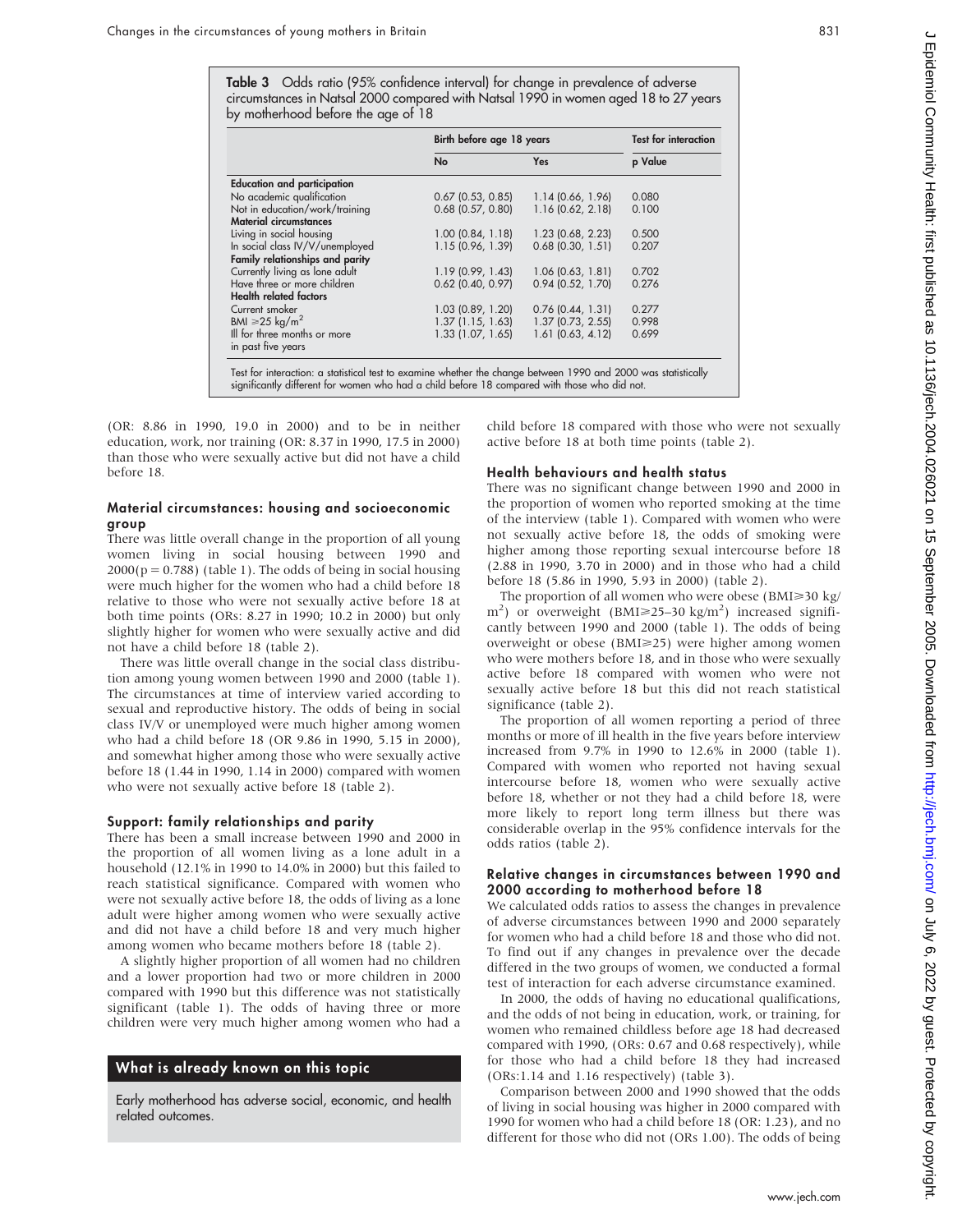# What this study adds

- Despite the noticeable increase in the proportion of women who are sexually active before 18, the proportion having a child before 18 has changed little between 1990 and 2000.
- Circumstances of women who enter motherhood early in life—in terms of personal achievement, life chances, material circumstances, and physical wellbeing—have not improved over the past decade.

in social class IV or V or being unemployed were a little higher in women who did not have a child before 18 and slightly lower in those who did, in 2000 compared with 1990.

The decrease in odds between 1990 and 2000 of having three or more children was greater for women who did not have a child before age 18 than in those who did.

There was no statistically significant difference in the changes from 1990 to 2000 between women who had a child before 18 and those who did not (table 3).

#### **DISCUSSION**

Despite the noticeable increase in the proportion of women becoming sexually active before 18 between 1990 and 2000, the incidence of motherhood before 18 has not changed significantly over this period; 11.4% of women who were sexually active before 18 had a child before 18 in 1990, compared with 9.6% in 2000.

An inescapable conclusion of these analyses is that the social, material, and physical circumstances of women who become mothers early in life are a great deal worse than those of women who do not. These seem to be a consequence of early motherhood rather than early sexual activity, as the differences between those who became sexually active early in life (but did not have a child) and those who did not are much smaller than the differences between mothers and non-mothers. Our results add further to the evidence that early motherhood continues to be associated with a variety of adverse adult life course circumstances.

These analyses show that, among all young women, many indicators of personal circumstances, for example, educational qualifications, and participation in education, work, or training, show an improvement in absolute terms during the 1990s. By contrast, there is evidence of unfavourable trends relating to psychosocial support, reported recent long term illness, and obesity.

There is some suggestion that the improvement in circumstances was less evident among women who entered motherhood early in life compared with those who did not. For six of the nine circumstances examined, the relative disadvantage had worsened between 1990 and 2000 for women who entered motherhood early compared with those who did not. While our findings are also consistent with there being little change in the circumstances of young mothers relative to other young women, we note that demonstrating statistically significant changes in the 5% of women aged 18 to 27 who had a child before 18 in 1990 and in 2000 is likely to be difficult, even in large national surveys.

In general, longitudinal studies provide the best opportunities to examine trends in life course events. Even though early motherhood occurred before most of the factors listed (although not always for education) causality cannot necessarily be inferred. Our findings do not take into account the role of differences in family of origin between women who became mothers early in life and those who did not, and these background factors would also have been subject to

# Policy implications

These findings add further evidence of growing differentials in health status between rich and poor in Britain in the past two decades. Despite improvements in life chances among young women in general, there is little evidence of improvement in the circumstances of young mothers between 1990 and 2000. The failure of young mothers to benefit from improvements in educational attainment over the period suggests that between 1990 and 2000 school systems may not have adapted to the needs of young mothers. Public health interventions to date have focused more on reducing rates of teenage conception than on mitigating the adverse outcomes of early motherhood.22–24 By contrast, the government's teenage pregnancy strategy, set up in 2000, aims to achieve both these ends. These findings will be of interest in establishing baseline trends from which to assess progress towards these goals.

secular change. The strength of these cross sectional studies, however, is that they are based on large samples of women, conducted 10 years apart using the same set of questions, and provide up to date information on the current circumstances of young women.

These findings need to be set in the context of secular changes that have affected all women during this period. The 1980s and 1990s saw important social and economic changes in Britain. There has been a widening of the income gap, $18$ growing differentials in health status between rich and poor,<sup>19</sup> and between the circumstances of lone and couple mothers<sup>1</sup> in Britain, and evidence of an increasing differential between early mothers and others in terms of educational level in the USA.20 21 Our findings extend and support these findings. Despite the secular changes occurring in the 1990s leading to generally improved circumstances for young women, the level of disadvantage of early mothers relative to their childfree peers seems, at best, to have remained essentially unchanged over recent decades and, at worst, to have deteriorated in relative terms.

Although we cannot infer causality, our data suggest that women who entered motherhood early in life have obtained little benefit from the more benign influences on the lives of women. These discrepancies have increased the gap between those who had a child early in life, and those who did not, between the 1980s and the 1990s. The failure of young mothers to benefit from improvements in educational attainment over the period suggests that between 1990 and 2000 school systems may not have adapted to the needs of young mothers. Public health interventions to date have focused more on reducing rates of teenage conception than on mitigating the adverse outcomes of early motherhood.<sup>22-24</sup> By contrast, the government's teenage pregnancy strategy, set up in 2000, aims to achieve both these ends.<sup>25</sup> Our findings will be of interest in establishing baseline trends from which to assess progress towards these goals.

# ACKNOWLEDGEMENTS

We thank the study participants, the team of interviewers and operations, and computing staff from the National Centre for Social Research who carried out the interviews.

# CONTRIBUTORS

KW, GB, and KN designed this study; KN conducted the statistical analysis with assistance from GB, CM, and AC; KN and KW drafted the paper. KW, BE, KF, and AJ were principal investigators and participated in the design and management of the Natsal surveys. All authors contributed to writing the paper. KW is as guarantor.